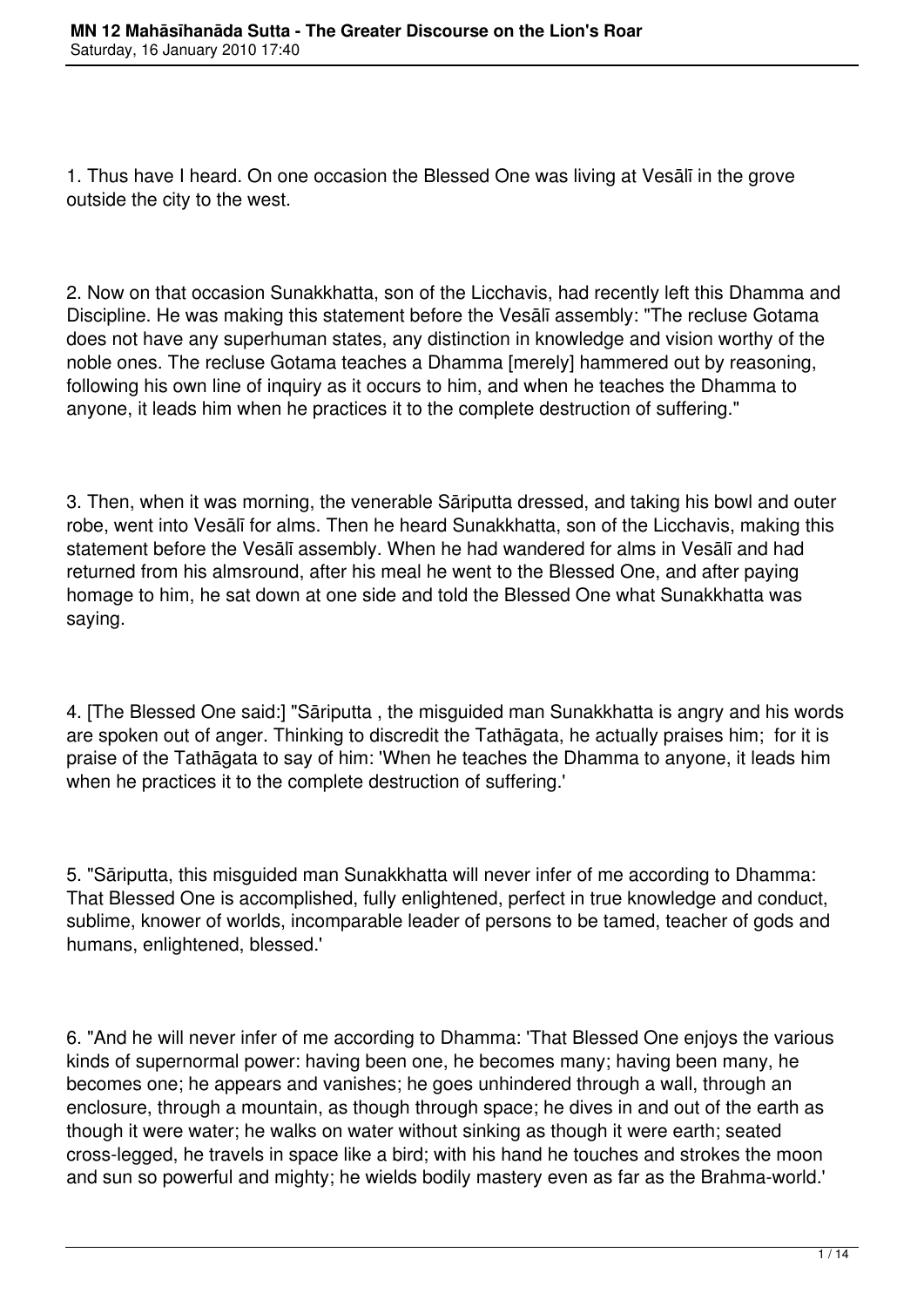7. "And he will never infer of me according to Dhamma: 'With the divine ear element, which is purified and surpasses the human, that Blessed One hears both kinds of sounds, the heavenly and the human, those that are far as well as near.'

8. "And he will never infer of me according to Dhamma: 'That Blessed One encompasses with his own mind the minds of other beings, other persons. He understands a mind affected by lust as affected by lust and a mind unaffected by lust as unaffected by lust; he understands a mind affected by hate as affected by hate and a mind unaffected by hate as unaffected by hate; he understands a mind affected by delusion as affected by delusion and a mind unaffected by delusion as unaffected by delusion; he understands a contracted mind as contracted and a distracted mind as distracted; he understands an exalted mind as exalted land an unexalted mind as unexalted; he understands a surpassed mind as surpassed and an unsurpassed mind as unsurpassed; he understands a concentrated mind as concentrated and an unconcentrated mind as unconcentrated; he understands a liberated mind as liberated and an unliberated mind as unliberated.'

## (TEN POWERS OF A TATHĀGATA)

9. "Sāriputta, the Tathāgata has these ten Tathāgata's powers, possessing which he claims the herd-leader's place, roars his lion's roar in the assemblies, and sets rolling the Wheel of Brahmā. What are the ten?

10. (1) "Here, the Tathāgata understands as it actually is the possible as possible and the impossible as impossible. And that is a Tathāgata's power that the Tathāgata has, by virtue of which he claims the herd-leader's place, roars his lion's roar in the assemblies, and sets rolling the Wheel of Brahmā.

11. (2) "Again, the Tathāgata understands as it actually is the results of actions undertaken, past, future, and present, by way of possibilities and causes. That too is a Tathāgata's power…

12. (3) "Again, the Tathāgata understands as it actually is the ways leading to all destinations. That too is a Tathāgata's power…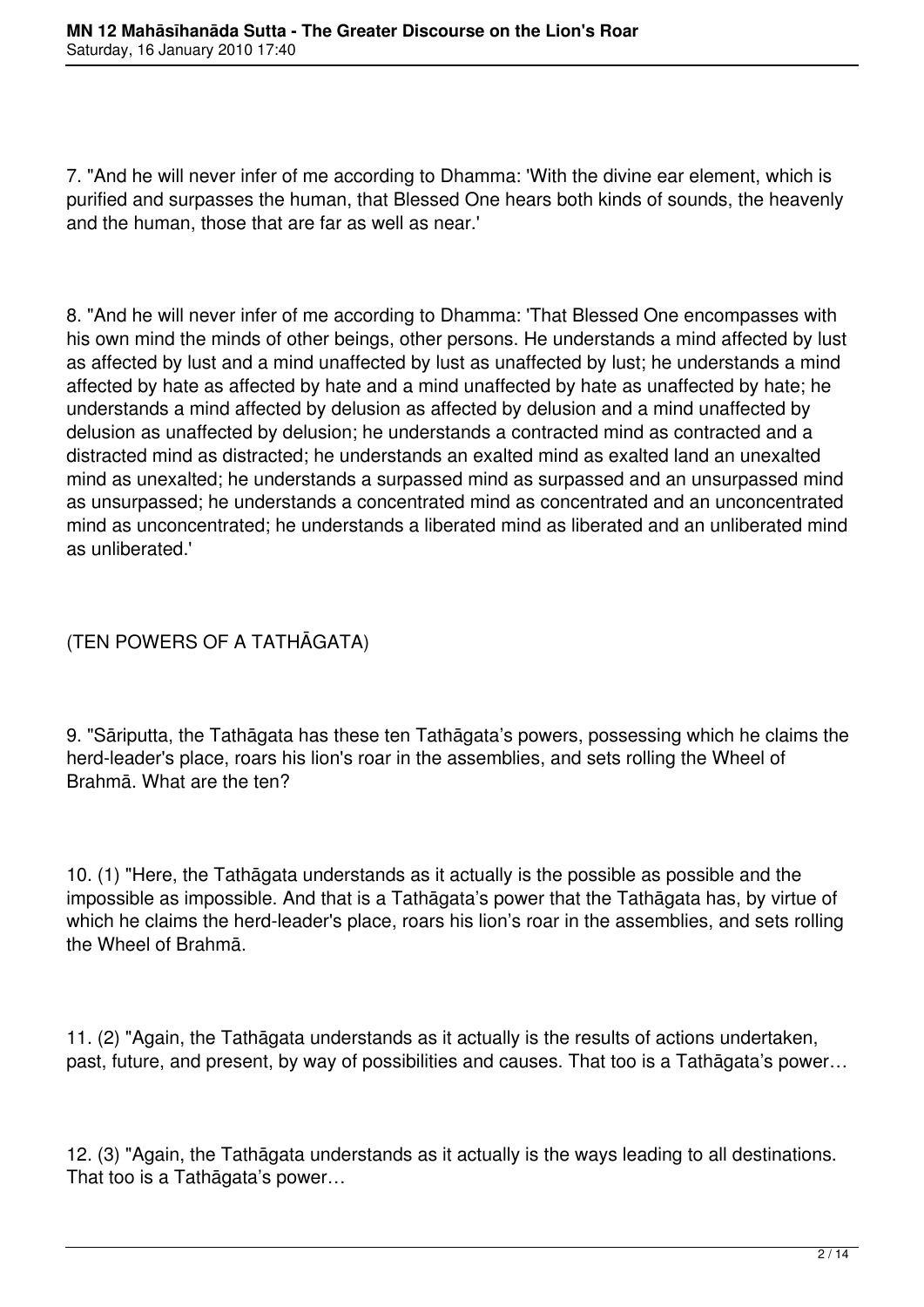13. (4) "Again, the Tathāgata understands as it actually is the world with its many and different elements. That too is a Tathāgata's power…

14. (5) "Again, the Tathāgata understands as it actually is how beings have different inclinations. That too is a Tathāgata's power…

15. (6) "Again, the Tathāgata understands as it actually is the disposition of the faculties of other beings, other persons. That too is a Tathāgata's power…

16. (7) "Again, the Tathāgata understands as it actually is the defilement, the cleansing, and the emergence in regard to the jhānas, liberations, concentrations, and attainments. That too is a Tathāgata's power…

17. (8) "Again, the Tathāgata recollects his manifold past lives that is, one birth, two births... (as Sutta 4, §27)...Thus with their aspects and particulars he recollects his manifold past lives. That too is a Tathāgata's power…

18. (9) "Again, with the divine eye, which is purified and surpasses the human, the Tathāgata sees beings passing away and reappearing, inferior and superior, fair and ugly, fortunate and unfortunate ..(as Sutta 4, §29)...and he understands how beings pass on according to their actions. That too is a Tathāgata's power…

19. (10) "Again, by realizing for himself with direct knowledge, the Tathāgata here and now enters upon and abides in the deliverance of mind and deliverance by wisdom that are taintless with the destruction of the taints. That too is a Tathāgata's power that the Tathāgata has, by virtue of which he claims the herd-leader's place, roars his lion's roar in the assemblies, and sets roiling the Wheel of Brahmā.

20. "The Tathāgata has these ten Tathāgata's powers, possessing which he claims the herd-leader's place, roars his lion's roar in the assemblies, and sets rolling the Wheel of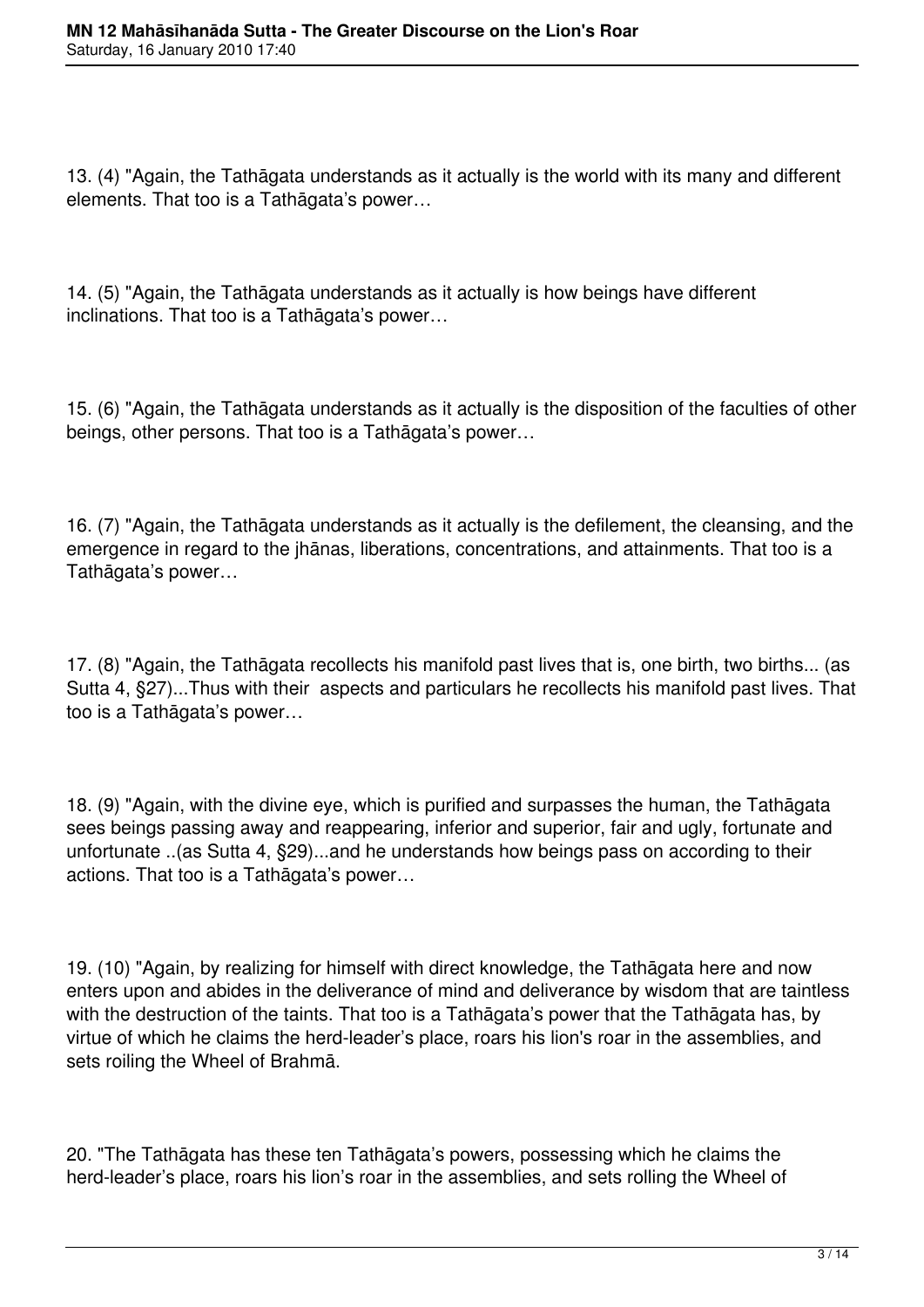Brahmā.

21. "Sāriputta, when I know and see thus, should anyone say 'The recluse Gotama does not have any superhuman states, any distinction in knowledge and vision worthy of the noble ones. The recluse Gotama teaches a Dhamma [merely] hammered out by reasoning, following his own line of inquiry as it occurs to him' — unless he abandons that assertion and that state of mind and relinquishes that view, then as [surely as if he had been] carried off and put there he will wind up in hell. Just as a bhikkhu possessed of virtue, concentration, and wisdom would here and now enjoy final knowledge, so it will happen in this case, I say, that unless he abandons that assertion and that state of mind and relinquishes that view, then as [surely as if he had been] carried off and put there he will wind up in hell.

## (FOUR KINDS OF INTREPIDITY)

22. "Sāriputta, the Tathāgata has these four kinds of intrepidity, possessing which he claims the herd-leader's place, roars his lion's roar in the assemblies, and sets rolling the Wheel of Brahmā. What are the four?

23. "Here, I see no ground on which any recluse or brahmin or god or Māra or Brahmā or anyone else at all in the world could, in accordance with the Dhamma, accuse me thus: 'While you claim to be fully enlightened, you are not fully enlightened about these things.' And seeing no ground for that, I abide in safety, fearlessness, and intrepidity.

24. "I see no ground on which any recluse...or anyone at all could accuse me thus: 'While you claim to be one who has destroyed the taints, you have not destroyed these taints.' And seeing no ground for that, I abide in safety, fearlessness, and intrepidity.

25. "I see no ground on which any recluse...or anyone at all could accuse me thus: 'Those things called obstructions by you are not able to obstruct one who engages in them.' And seeing no ground on that, I abide in safety, fearlessness, and intrepidity.

26. "I see no ground on which any recluse…or anyone at all could accuse me thus: 'When you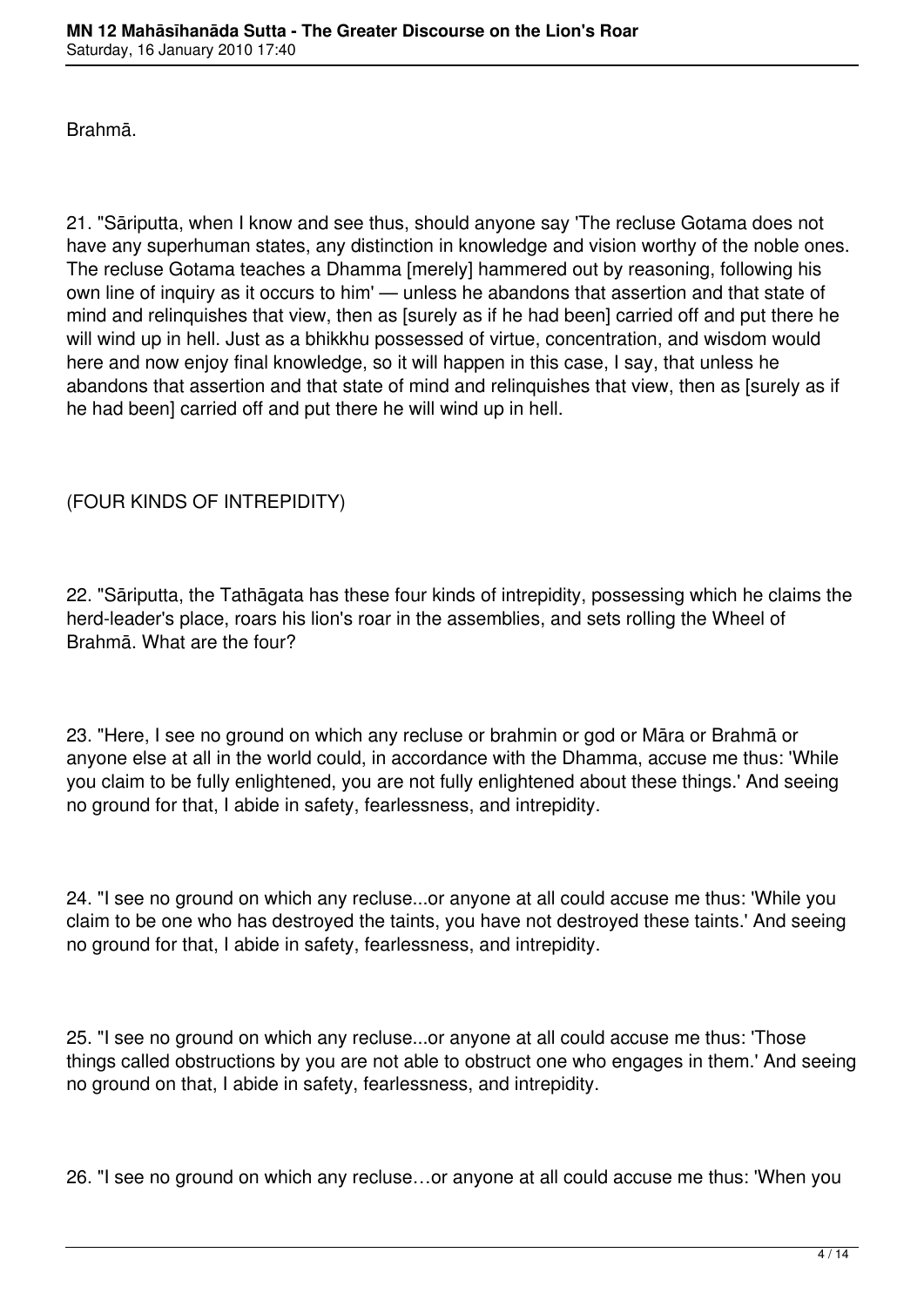teach the Dhamma to someone, it does not lead him when he practices it to the complete destruction of suffering.' And seeing no ground for that, I abide in safety, fearlessness, and intrepidity.

27. "A Tathāgata has these four kinds of intrepidity, possessing which he claims the herd-leader's place, roars his lion's roar in the assemblies, and sets rolling the Wheel of Brahmā.

28. "Sāriputta, when I know and see thus, should anyone say of me…he will wind up in hell.

(THE EIGHT ASSEMBLIES)

29. "Sāriputta, there are these eight assemblies. What are the eight? An assembly of nobles, an assembly of brahmins, an assembly of householders, an assembly of recluses, an assembly of gods of the heaven of the Four Great Kings, an assembly of gods of the heaven of the Thirty-three, an assembly of Māra's retinue, an assembly of Brahmās. Possessing these four kinds of intrepidity, the Tathāgata approaches and enters these eight assemblies.

30. "I recall having approached many hundred assemblies of nobles...many hundred assemblies of brahmins…many hundred assemblies of householders...many hundred assemblies of recluses...many hundred assemblies of gods of the heaven of the Four Great Kings...many hundred assemblies of gods of the heaven of the Thirty-three...many hundred assemblies of Māra's retinue...many hundred assemblies of Brahmās. And formerly I had sat with them there and talked with them and held conversations with them, yet I see no ground for thinking that fear or timidity might come upon me there. And seeing no ground for I that, I abide in safety, fearlessness, and intrepidity.

31. "Sāriputta, when I know and see thus, should anyone say of me...he will wind up in hell.

(FOUR KINDS OF GENERATION)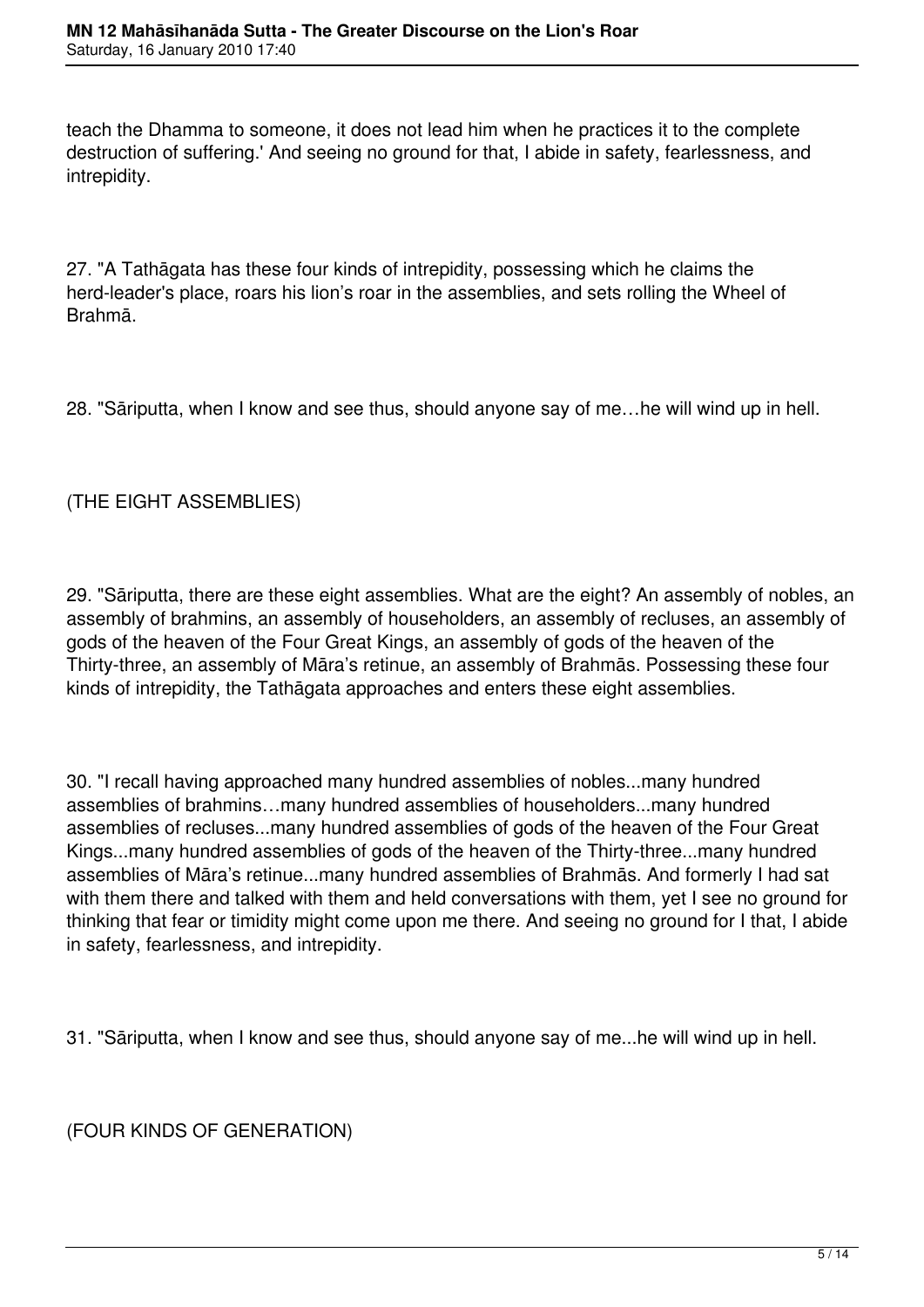32. "Sāriputta, there are these four kinds of generation. What are the four? Egg-born generation, womb-born generation, moisture-born generation, and spontaneous generation.

33. "What is egg-born generation? There are these beings born by breaking out of the shell of an egg; this is called egg-born generation. What is womb-born generation? There are these beings born by breaking out from the caul; this it called womb-born generation. What is moisture-born generation? There are these beings born in a rotten fish, in a rotten corpse, in rotten porridge, in a cesspit, or in a sewer; this is called moisture-born generation. What is spontaneous generation? There are gods and denizens of hell and certain human beings and some beings in the lower worlds; this is called spontaneous generation. These are the four kinds of generation.

34. "Sāriputta, when I know and see thus, should anyone say of me…he will wind up in hell.

(THE FIVE DESTINATIONS AND NIBBĀNA)

35. "Sāriputta, there are these five destinations. What are the five? Hell, the animal realm, the realm of ghosts, human beings, and gods.

36. (1) "I understand hell, and the path and way leading to hell. And I also understand how one who has entered this path will, on the dissolution of the body, after death, reappear in a state of deprivation, in an unhappy destination, in perdition, in hell.

(2) "I understand the animal realm, and the path and way leading to the animal realm. And I also understand how one who has entered this path will, on the dissolution of the body, after death, reappear in the animal realm.

(3) "I understand the realm of ghosts, and the path and way leading to the realm of ghosts. And I also understand how one who has entered this path will, on the dissolution of the body, after death, reappear in the realm of ghosts.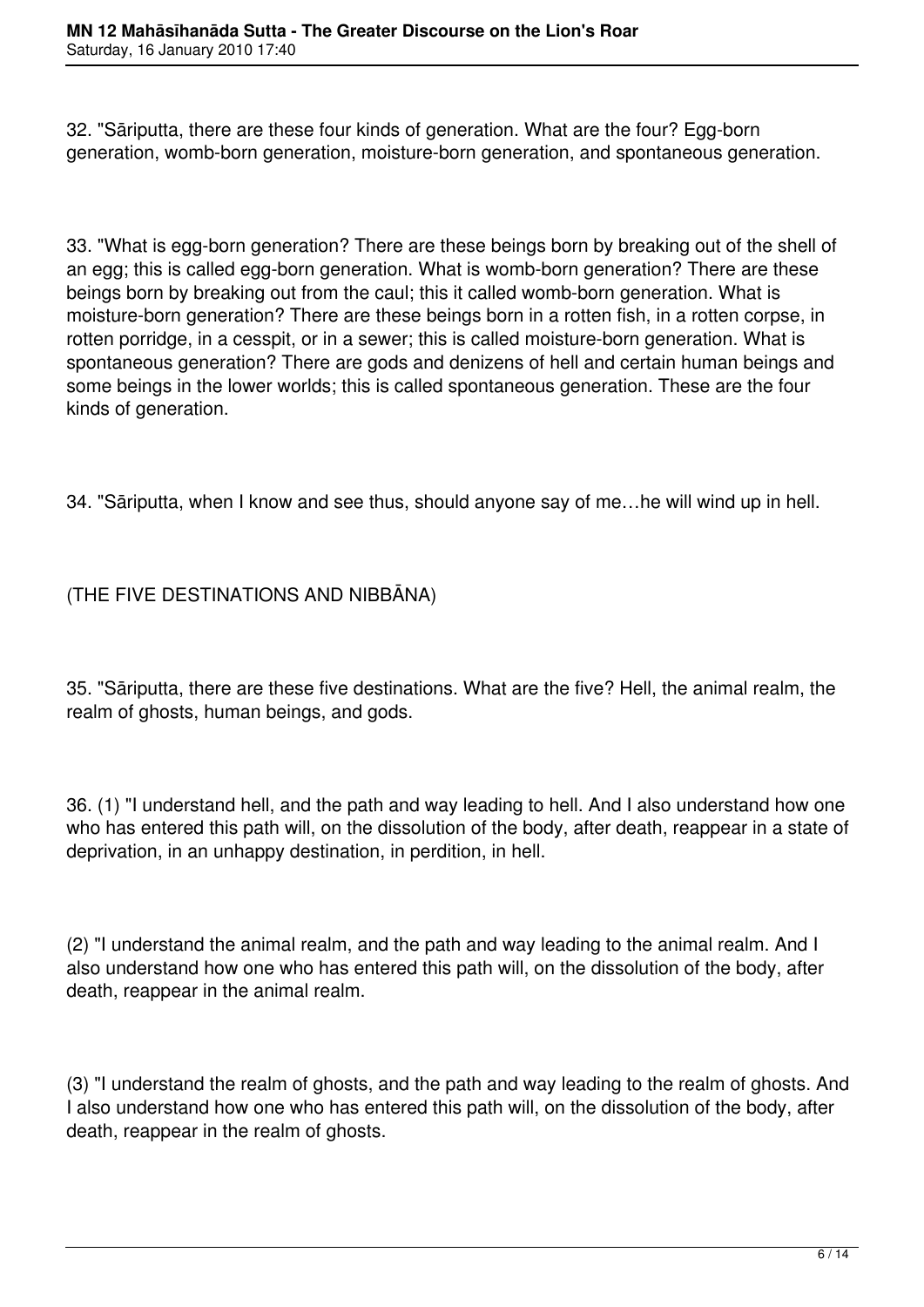(4) 'I understand human beings, and the path and way leading to the human world. And I also understand how one who has entered this path will, on the dissolution of the body, after death, reappear among human beings.

(5) "I understand the gods, and the path and way leading to the world of the gods. And I also understand how one who has entered this path will, on the dissolution of the body, after death, reappear in a happy destination, in the heavenly world.

(6) "I understand Nibbāna, and the path and way leading to Nibbāna. And I also understand how one who has entered this path will, by realizing for himself with direct knowledge, here and now enter upon and abide in the deliverance of mind and deliverance by wisdom that are taintless with the destruction of the taints.

37. (1) "By encompassing mind with mind I understand a certain person thus: 'This person so behaves, so conducts himself has taken such a path that on the dissolution of the body, after death, he will reappear in a state of deprivation, in an unhappy destination, in perdition, in hell.' And then later on, with the divine eye, which is purified and surpasses the human, I see that on the dissolution of the body, after death, he has reappeared in a state of deprivation, in an unhappy destination, in perdition, in hell, and is experiencing exclusively painful racking, piercing feelings. Suppose there were a charcoal pit deeper than a man's height full of glowing coals without flame or smoke; and then a man scorched and exhausted by hot weather, weary, parched, and thirsty, came by a path going in one way only and directed to that same charcoal pit. Then, a man with good sight on seeing him would say: "This person behaves, so conducts himself, has taken such a path, that he will come to this same charcoal pit'; and then later on he sees that he has fallen into that charcoal pit and is experiencing exclusively painful, racking, piercing feelings. So too, by encompassing mind with mind...piercing feelings.

38. (2) "By encompassing mind with mind I understand a certain person thus: 'This person so behaves, so conducts himself has taken such a path that on the dissolution of the body, after I death, he will reappear in the animal realm.' And then later on, I with the divine eye, which is purified and surpasses the human, I see that on the dissolution of the body, after death, he has reappeared in the animal realm and is experiencing painful, racking, piercing feelings. Suppose there were a cesspit deeper than a man's height full of filth; and then a man scorched and exhausted by hot weather, weary, parched, and thirsty, came by a path going in one way only and directed to that same cesspit. Then a man with good sight on seeing him would say: 'This person so behaves...that he will come to this same cesspit'; and then later on he sees that he has fallen into that cesspit and is experiencing painful, racking, piercing feelings. So too, by encompassing mind with mind...piercing feelings.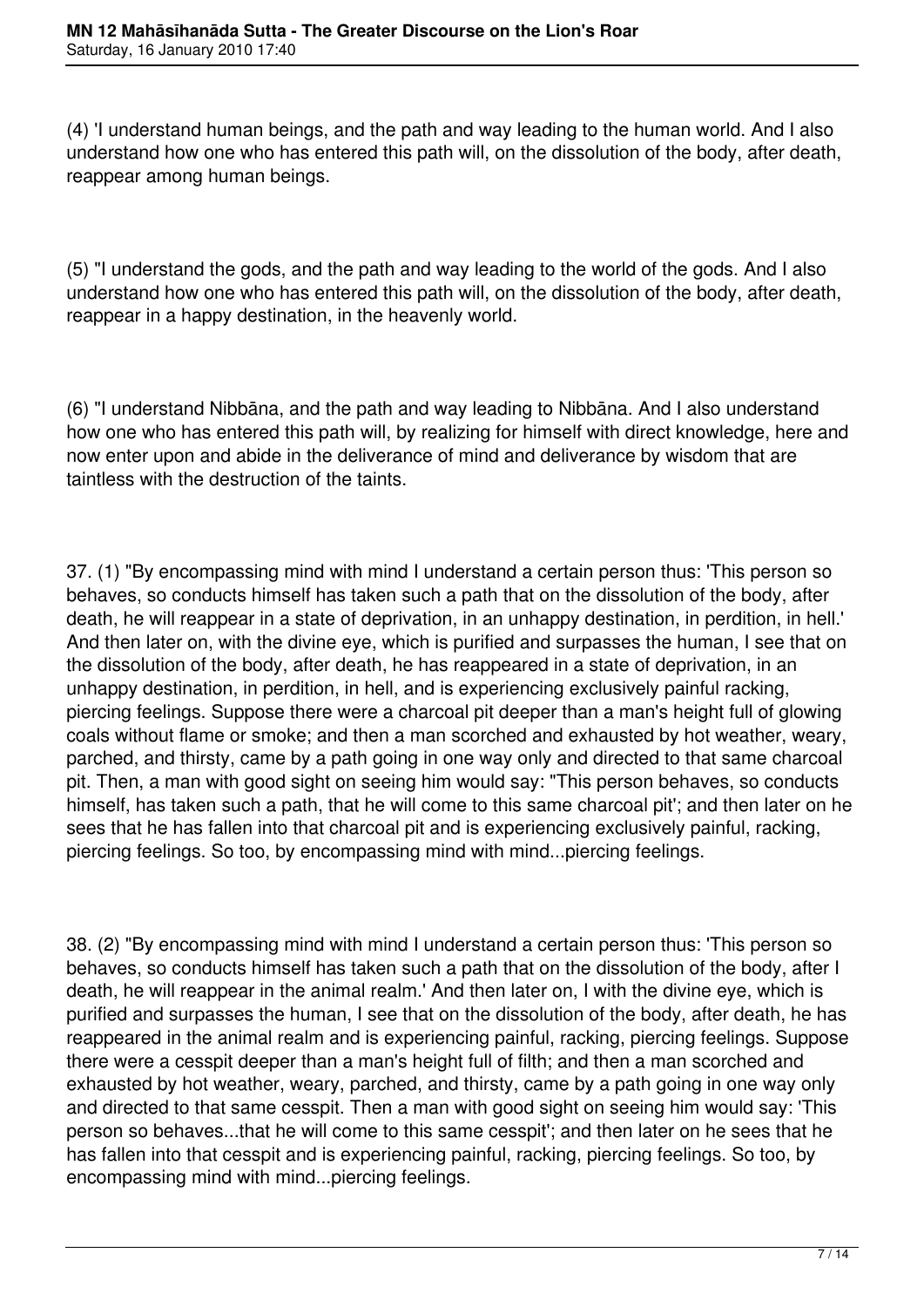39. (3) "By encompassing mind with mind I understand a certain person thus: 'This person so behaves, so conducts himself, has taken such a path that on the dissolution of the body, after death, he will reappear in the realm of ghosts.' And then later on...I see that…he has reappeared in the realm of ghosts and is experiencing much painful feeling. Suppose there were a tree growing on uneven ground with scanty foliage casting a dappled shadow; and then a man scorched and exhausted by hot weather, weary, parched, and thirsty, came by a path going in one way only and directed to that same tree. Then a man with good sight on seeing him would say: 'This person so behaves...that he will come to this same tree'; and then later on he sees that he is sitting or lying in the shade of that tree experiencing painful feeling. So too, by encompassing mind with mind…much painful feeling.

40. (4) "By encompassing mind with mind I understand a certain person thus: 'This person so behaves, so conducts himself, such a path that on the dissolution of the body, after death, he will reappear among human beings.' And then later on... I see that... he has reappeared among human beings and is experiencing much pleasant feeling. Suppose there were a tree growing on even ground with thick foliage casting a deep shade; and then a man scorched and exhausted by hot weather, weary, parched, and thirsty, came by a path going in one way only and directed to that same tree. Then a man with good sight on seeing him would say: 'This person so behaves...that he will come to this same tree'; and then later on he sees that he is sitting or lying in the shade of that tree experiencing much pleasant feeling. So too, by encompassing mind with mind...much pleasant feeling.

41. (5) "By encompassing mind with mind I understand a certain person thus: 'This person so behaves, so conducts himself, has taken such a path that on the dissolution of the body, after death, he will reappear in a happy destination, in the heavenly world.' And then later on...I see that...he has reappeared in a happy destination, in the heavenly world, and is experiencing exclusively pleasant feelings. Suppose there were a mansion, and it had an upper chamber plastered within and without, shut off secured by bars, with shuttered windows, and in it there was a couch spread with rugs, blankets, and sheets, with a deerskin coverlet, with a canopy as well as crimson pillows for both [head and feet]; and then a man scorched and exhausted by hot weather, weary, parched, and thirsty, came by a path one way only and directed to that same mansion. Then a man with good sight on seeing him would say: 'This person so behaves...that he will come to this same mansion'; and then later on on he sees that he is sitting or lying in that upper chamber in that mansion experiencing exclusively pleasant feelings. So too, by encompassing mind with mind...exclusively pleasant feeling.

42. (6) "By encompassing mind with mind I understand a certain person thus: 'This person so behaves, so conducts himself, has taken such a path that by realizing for himself with direct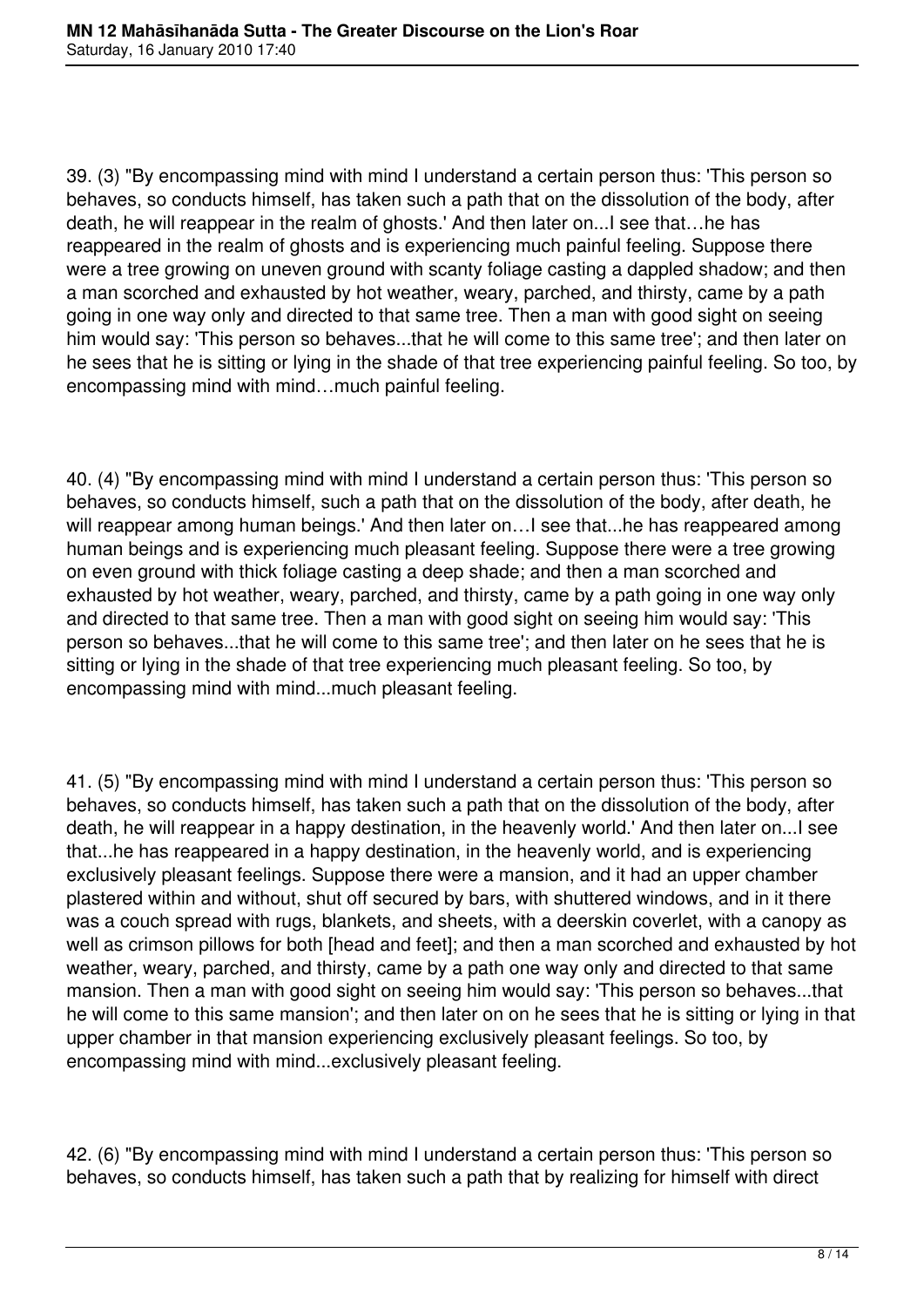knowledge, he here and now will enter upon and abide in the deliverance of mind and deliverance by wisdom that are taintless with the destruction of the taints.' And then later on I see that by realizing for himself with direct knowledge, he here and now enters upon and abides in the deliverance of mind and deliverance by wisdom that are taintless with the destruction of the taints, and is experiencing exclusively pleasant feelings. Suppose there were a pond with clean, agreeable, cool water, transparent, with smooth banks, delightful, and nearby a dense wood; and then a man scorched and exhausted by hot weather, weary, parched, and thirsty, came by a path going in one way only towards that same pond. Then a man with good sight on seeing him would say: 'This person so behaves...that he will come to this same pond'; and then later on he sees that he has plunged into the pond, bathed, drunk, and relieved all his distress, fatigue, and fever and has come out again and is sitting or lying in the wood experiencing exclusively pleasant feelings. So too, by encompassing mind with mind...exclusively pleasant feelings. These are the five destinations.

43. "Sāriputta, when I know and see thus, should anyone say of me: 'The recluse Gotama does not have any superhuman states, any distinction in knowledge and vision worthy of the noble ones. The recluse Gotama teaches a Dhamma [merely] hammered out by reasoning, following his own line of inquiry as it occurs to him'—unless he abandons that assertion and that state of mind and relinquishes that view, then as [surely as if he had been] carried off and put there he will wind up in hell. Just as a bhikkhu possessed of virtue, concentration, and wisdom would here and now enjoy final knowledge, so it will happen in this case, I say, that unless he abandons that assertion and that state of mind and relinquishes that view, then as [surely as if he had been] carried off and put there he will wind up in hell.

## (THE BODHISATTA'S AUSTERITIES)

44. "Sāriputta, I recall having lived a holy life possessing four factors. I have been an ascetic—a supreme ascetic; I have been coarse—supremely coarse; I have been scrupulous—supremely scrupulous; I have been secluded—supremely secluded.

45. "Such was my asceticism, Sāriputta, that I went naked, rejecting conventions, licking my hands, not coming when asked, not stopping when asked; I did not accept food brought or food specially made or an invitation to a meal; I received nothing from a pot, from a bowl, across a threshold, across a stick, across a pestle, from two eating together, from a pregnant woman, from a woman giving suck, from a woman in the midst of men, from where food was advertised to be distributed, from where a dog was waiting, from where flies were buzzing; I accepted no fish or meat, I drank no liquor, wine, or fermented brew. I kept to one house, to one morsel; I kept to two houses, to two morsels;... I kept to seven houses, to seven morsels. I lived on one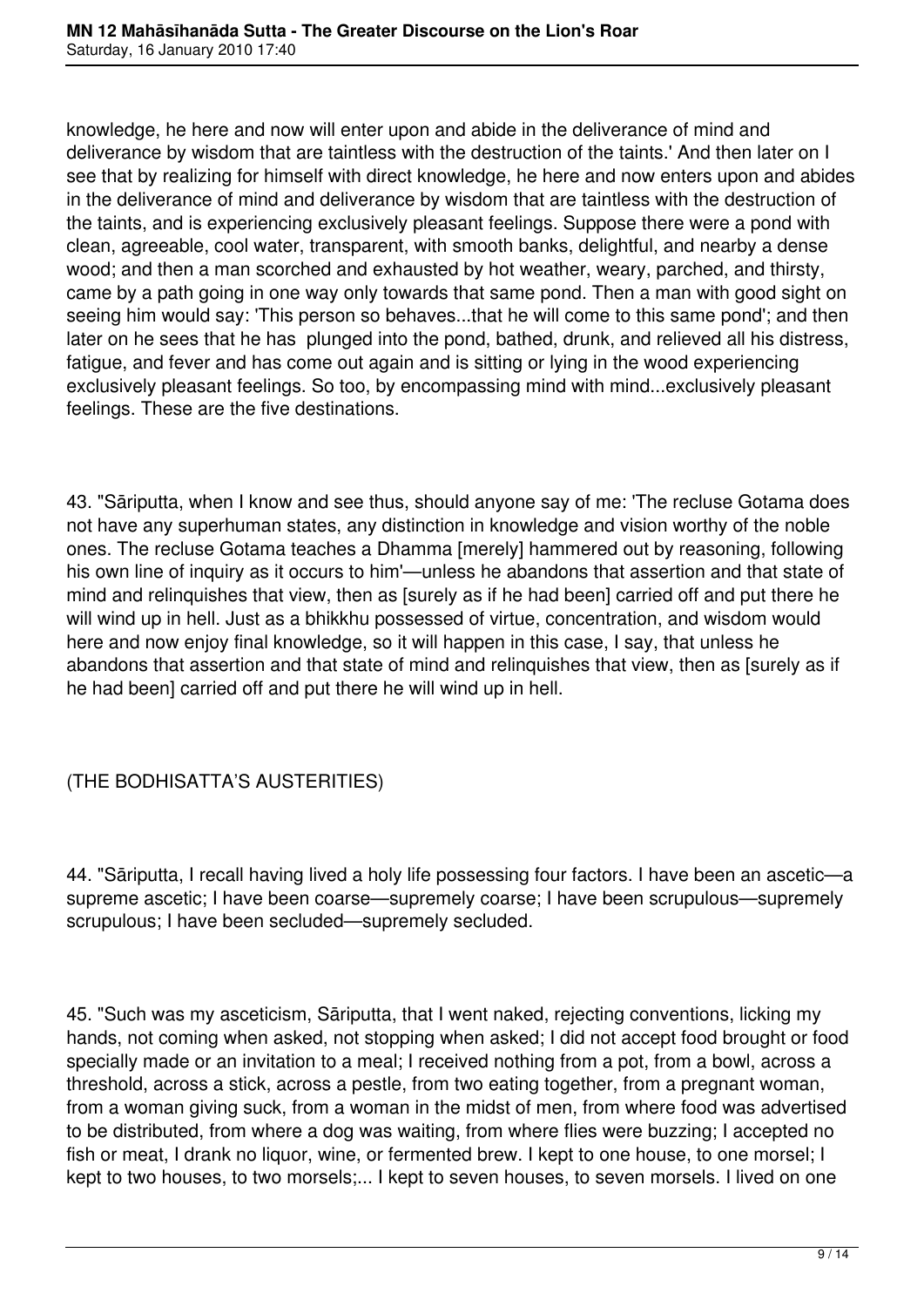saucerful a day, on two saucerfuls a day...on seven saucerfuls a day; I took food once a day, once every two days...once every seven days; thus even up to once every fortnight, I dwelt pursuing the practice of taking food at stated intervals. I was an eater of greens or millet or wild rice or hide-parings or moss or ricebran or rice-scum or sesamum flour or grass or cowdung. I lived on forest roots and fruits; I fed on fallen fruits. I clothed myself in hemp, in hemp-mixed cloth, in shrouds, in refuse rags, ill tree bark, in antelope hide, in strips of antelope hide, in kusa-grass fabric, in bark fabric, in wood-shavings fabric, in head-hair wool, in animal wool, in owls' wings. I was one who pulled out hair and beard, pursuing the practice of pulling out hair and beard I was one who stood continuously, rejecting seats. I was one who squatted continuously, devoted to maintaining the squatting position. I was one who used a mattress of spikes; I made a mattress of spikes my bed. I dwelt pursuing the practice bathing in water three times daily including the evening. Thus in such a variety of ways I dwelt pursuing the practice of tormenting and mortifying the body. Such was my asceticism.

46. "Such was my coarseness, Sāriputta, that just as the bole a tindukā tree, accumulating over the years, cakes and flakes off, so too, dust and dirt, accumulating over the years, caked off my body and flaked off. It never occurred to me: 'Oh, let me rub this dust and dirt off with my hand, or let another rub this dust and dirt off with his hand'—it never occurred to me thus. Such was my coarseness.

47. "Such was my scrupulousness, Sāriputta, that I was always mindful in stepping forwards and stepping backwards. I was full of pity even in regard to a drop of water thus: 'Let me not hurt the tiny creatures in the crevices of the ground.' Such was my scrupulousness.

48. "Such was my seclusion, Sāriputta, that I would plunge into some forest and dwell there. And when I saw a cowherd or a shepherd or someone gathering grass or sticks, or a woodsman, I would flee from grove to grove, from thicket to thicket, from hollow to hollow, from hillock to hillock. Why was that? So that they should not see me or I see them. Just as a forest-bred deer, on seeing human beings, flees from grove to grove, from thicket to thicket, from hollow to hollow, from hillock to hillock, so too, when I saw a cowherd or a shepherd...Such was my seclusion.

49. "I would go on all fours to the cow-pens when the cattle had gone out and the cowherd had left them, and I would feed on the dung of the young suckling calves. As long as my own excrement and urine lasted, I fed on my own excrement and urine. Such was my great practice of feeding on filth.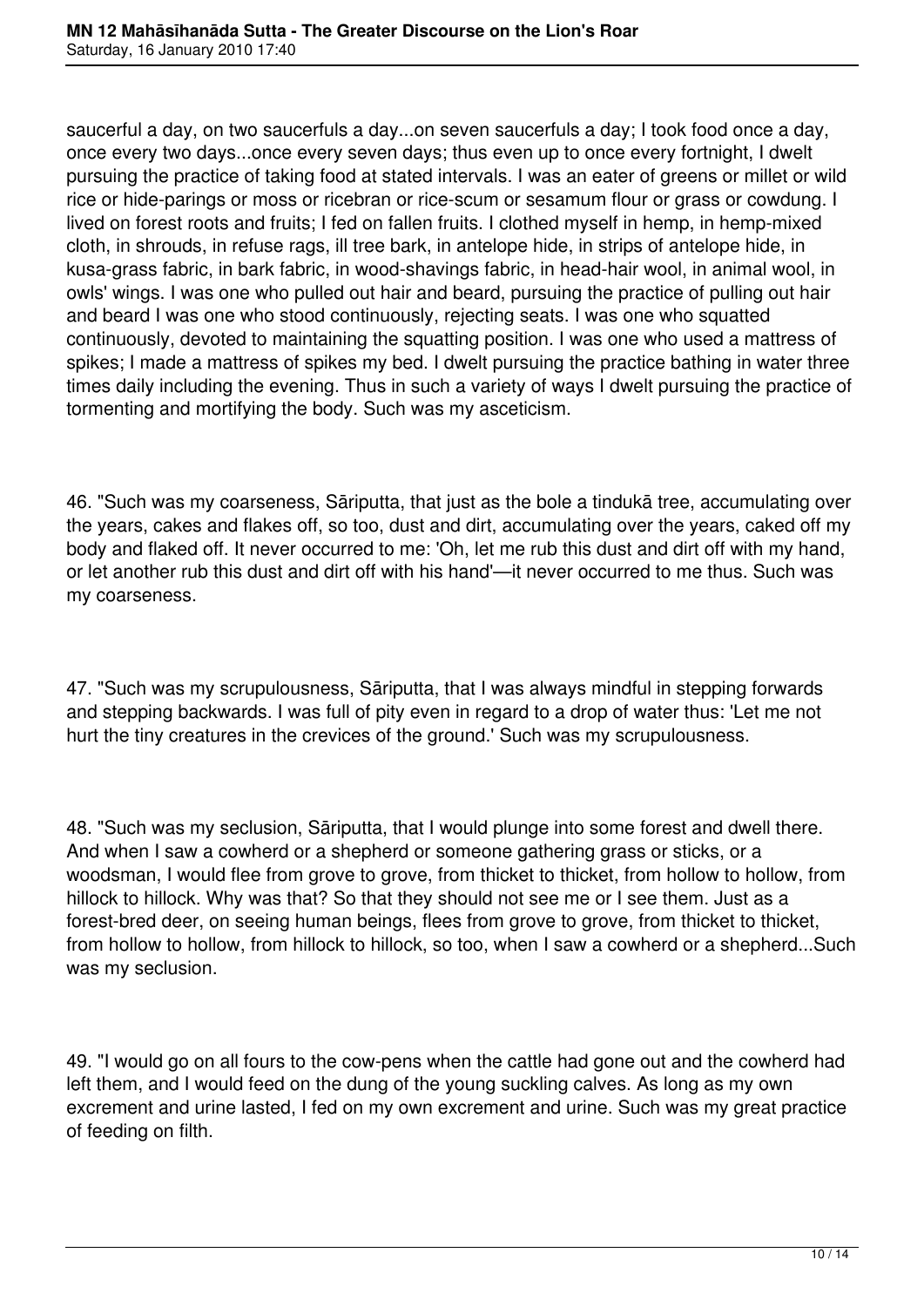50. "I would plunge into some awe-inspiring grove and dwell there—a grove so awe-inspiring that it would make most of a man's hairs stand up if he were not freed from lust. When those cold wintry nights came during the 'eight-days period of snowfall,' I would dwell by night in the open and by day in the grove. In the last month of the hot season I would dwell by day in the open and by night in the grove. And there came to me spontaneously this stanza never heard before:

'Chilled by night and scorched by day, Alone in awe-inspiring groves, Naked, no fire to sit beside, The sage yet pursues his quest.'

51. "I would make my bed in a charnel ground with the bones of the dead for a pillow. And cowherd boys came up and spat on me, urinated on me, threw dirt at me, and poked sticks into my ears. Yet I do not recall that I ever aroused an evil mind [of hate] against them. Such was my abiding in equanimity.

52. "Sāriputta, there are certain recluses and brahmins whose doctrine and view is this: 'Purification comes about through food.' They say: 'Let us live on kola-fruits,' and they eat kola-fruits, they eat kola-fruit powder, they drink kola-fruit water, and they make many kinds of kola-fruit concoctions. Now I recall having eaten a single kola-fruit a day. Sāriputta, you may think that the kola-fruit was bigger at that time, yet you should not regard it so: the kola-fruit was then at most the same size as now. Through feeding on a single kola-fruit a day, my body reached a state of extreme emaciation. Because of eating so little my limbs became like the jointed segments of vine stems or bamboo stems. Because of eating so little my backside became like a camel's hoof. Because of eating so little the projections on my spine stood forth like corded beads. Because of eating so little my ribs jutted out as gaunt as the crazy rafters of an old roofless bam. Because of eating so little the gleam of my eyes sank far down in their sockets, looking like a gleam of water that has sunk far down in a deep well. Because of eating so little my scalp shrivelled and withered as a green bitter gourd shrivels and withers in the wind and sun. Because of eating so little my belly skin adhered to my backbone; thus if I wanted to touch my belly skin I encountered my backbone, and if I wanted to touch my backbone I encountered my belly skin. Because of eating so little, if I wanted to defecate or urinate, I fell over on my face right there. Because of eating so little, if I tried to ease my body by rubbing my limbs with my hands, the hair, rotted at its roots, fell from my body as I rubbed.

53-55. "Sāriputta, there are certain recluses and brahmins whose doctrine and view is this: 'Purification comes about through food.' They say: 'Let us live on beans,'...'Let us live on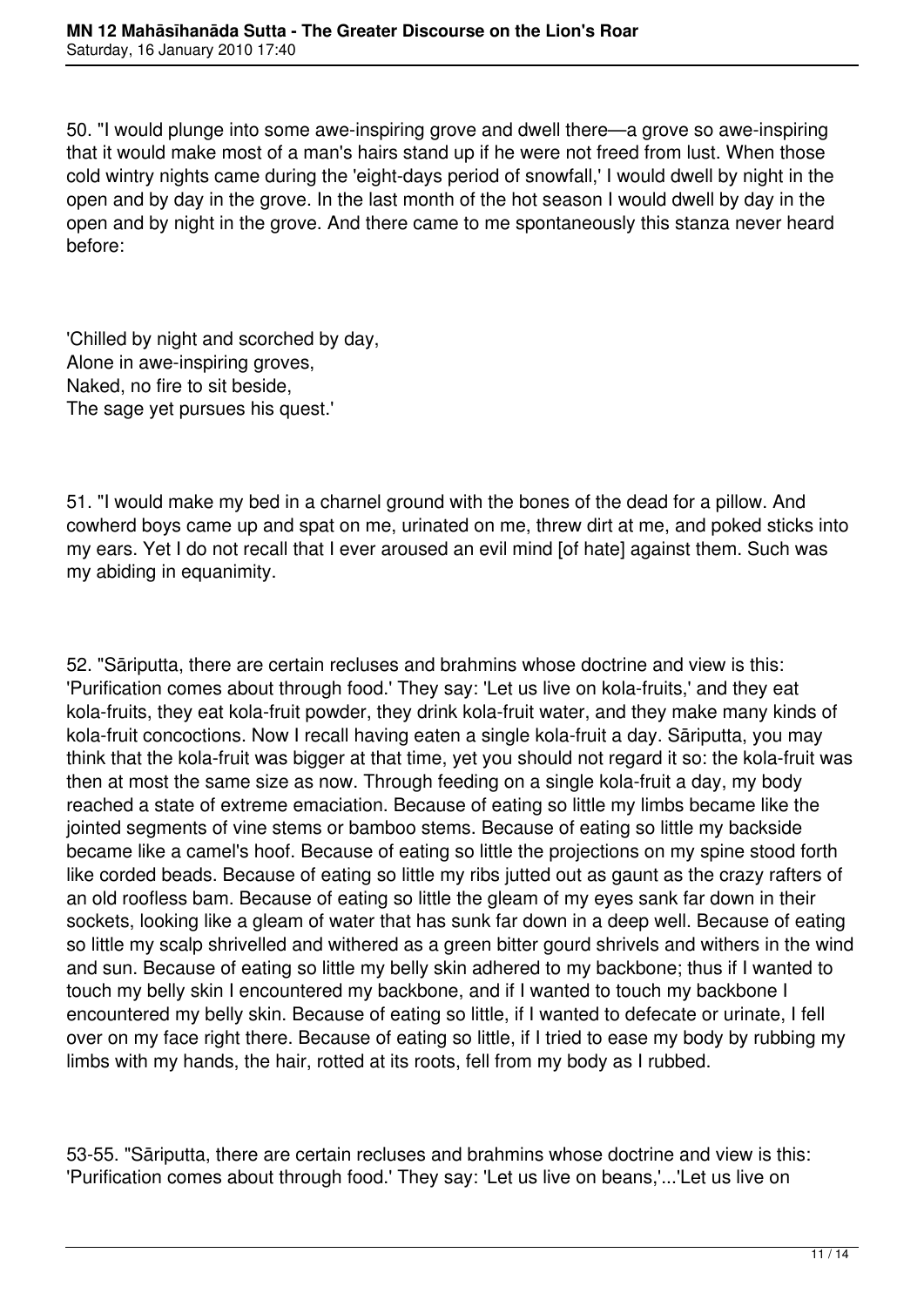sesamum,'...'Let us live on rice,' and they eat rice, they eat rice powder, they drink rice water, and they make many kinds of rice concoctions. Now I recall having eaten a single rice grain a day. Sāriputta, you may think that the rice grain was bigger at that time, yet you should not regard it so: the rice grain was then at most the same size as now. Through feeding on a single rice grain a day, my body reached a state of extreme emaciation. Because of eating so little...the hair, rotted at its roots, fell from my body as I rubbed.

56. "Yet, Sāriputta, by such conduct, by such practice, by such performance of austerities, I did not attain any superhuman states, any distinction in knowledge and vision worthy of noble ones. Why was that? Because I did not attain that noble wisdom which when attained is noble and emancipating and leads the one who practices in accordance with it to the complete destruction of suffering.

57. "Sāriputta, there are certain recluses and brahmins whose doctrine and view is this: 'Purification comes about through the round of rebirths.' But it is not easy to find a realm in the round that I have not already passed through in this long journey except for the gods of the Pure Abodes; and had I passed through the round as a god in the Pure Abodes, I would never have returned to this world.

58. "There are certain recluses and brahmins whose doctrine and view is this: 'Purification comes about through [some particular kind of] rebirth.' But it is not easy to find a kind of rebirth that I have not been reborn in already in this long journey, except for the gods of the Pure Abodes...

59. "There are certain recluses and brahmins whose doctrine and view is this: 'Purification comes about through [some particular] abode.' But it is not easy to find a kind of abode that I have not already dwelt in...except for the gods of the Pure Abodes...

60. "There are certain recluses and brahmins whose doctrine and view is this: 'Purification comes about through sacrifice.' But it is not easy to find a kind of sacrifice that has not already been offered up by me in this long journey, when I was either a head-anointed noble king or a well-to-do brahmin.

61. "There are certain recluses and brahmins whose doctrine and view is this: 'Purification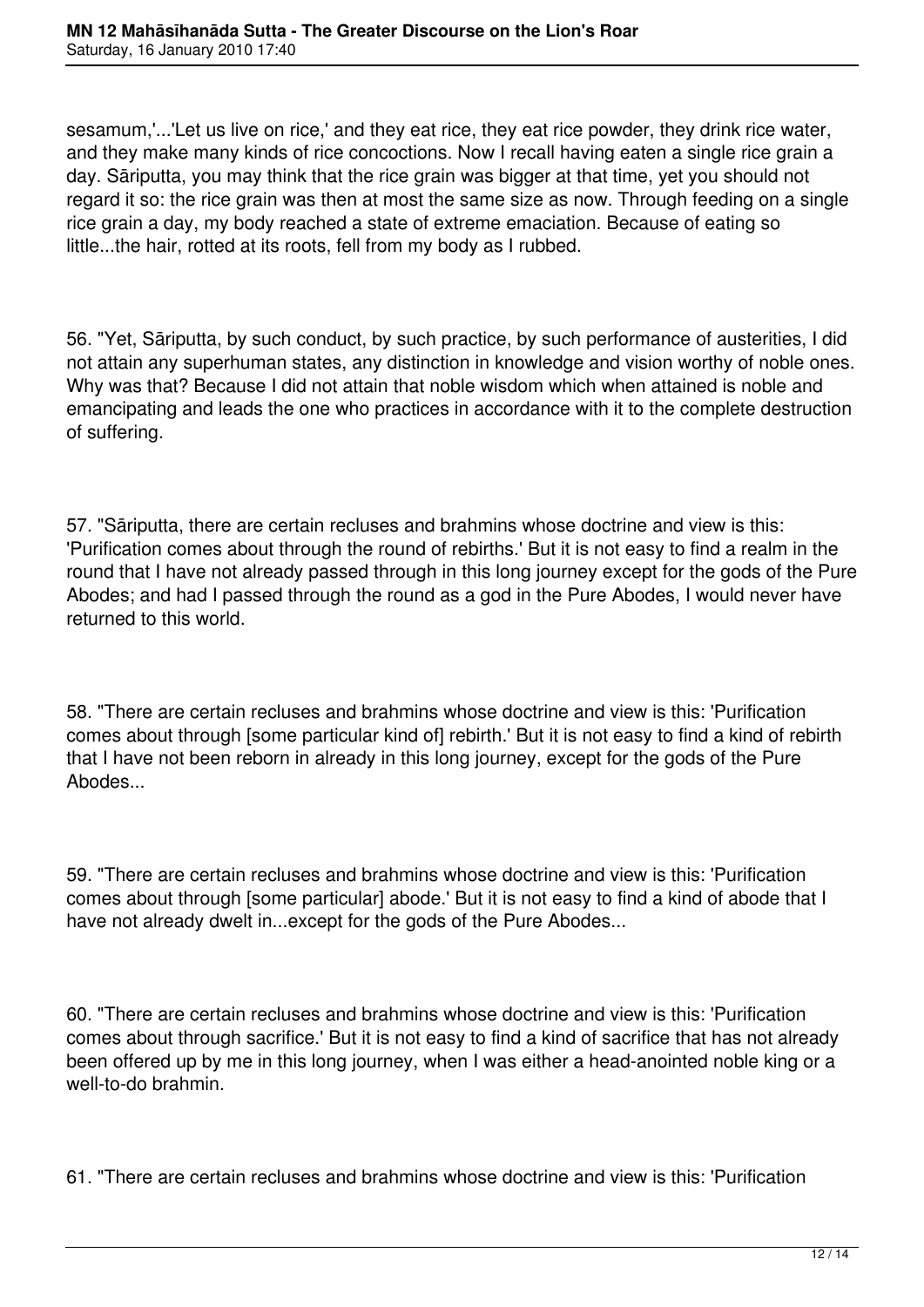comes through fire-worship.' But it is not easy to find a kind of fire that has not already been worshipped by me in this long journey, when I was either a head-anointed noble king or a well-to-do brahmin.

62. "Sāriputta, there are certain recluses and brahmins whose doctrine and view is this: 'At long as this good man is still young, a black-haired young man endowed with the blessing of youth, in the prime of life, so long is he perfect in his lucid wisdom. But when this good man is old, aged, burdened with years, advanced in life, and come to the last stage, being eighty, ninety, or a hundred years old, then the lucidity of his wisdom is lost.' But it should not be regarded so. I am now old, aged, burdened with years, advanced in life, and come to the last stage: my years have turned eighty. Now suppose that I had four disciples with a hundred years' lifespan, perfect in mindfulness, retentiveness, memory, and lucidity of wisdom. Just as a skilled archer, trained, practiced, and tested, could easily shoot a light arrow across the shadow of a palm tree, suppose that they were even to that extent perfect in mindfulness, retentiveness, memory, and lucidity of wisdom. Suppose that they continuously asked me about the four foundations of Mindfulness and that I answered them when asked and that they remembered each answer of mine and never asked a subsidiary question or paused except to eat, drink, consume food, taste, urinate, defecate, and rest in order to remove sleepiness and tiredness. Still the Tathāgata's exposition of the Dhamma, his explanations of factors of the Dhamma, and his replies to questions would not yet come to an end, but meanwhile those four disciples of mine with their hundred years' lifespan would have died at the end of those hundred years. Sāriputta, even if you have to carry me about on a bed, still there will be no change in the lucidity of the Tathāgata's wisdom.

63. "Rightly speaking, were it to be said of anyone: 'A being not subject to delusion has appeared in the world for the welfare and happiness of many, out of compassion for the world, for the good, welfare, and happiness of gods and humans,' it is of me indeed that rightly speaking this should be said."

64. "Now on that occasion the venerable Nāgasamāla was standing behind the Blessed One fanning him. Then he said to the Blessed One: "It is wonderful, venerable sir, it is marvellous! As I listened to this discourse on the Dhamma, the hairs of my body stood up. Venerable sir, what is the name of this discourse on the Dhamma?"

"As to that, Nāgasamāla, you may remember this discourse on the Dhamma as 'The Hair-Raising Discourse.'"